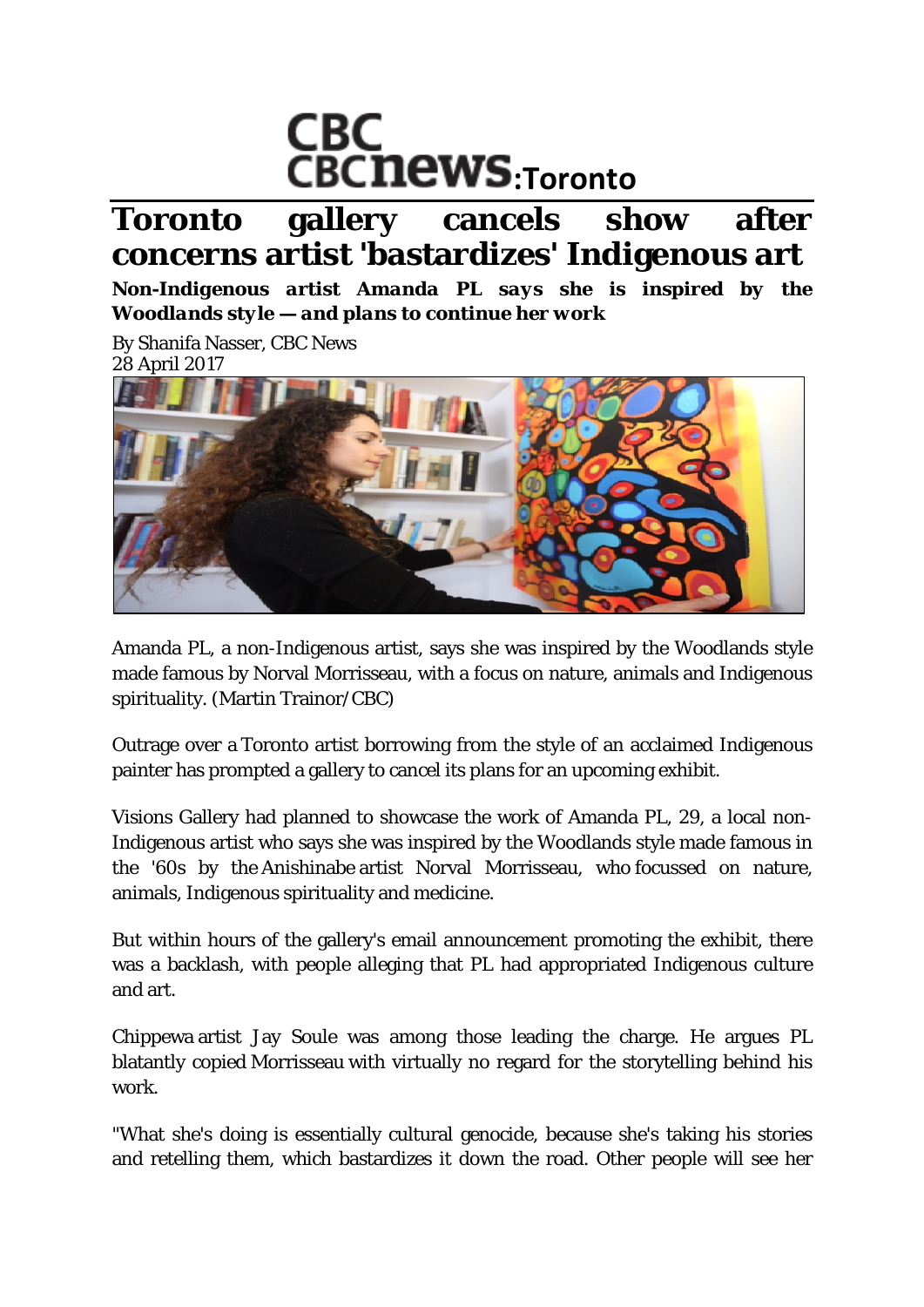work and they'll lose the connection between the real stories that are attached to it," said Soule.

## **Artist surprised by reaction**

PL said she first became inspired by the Woodlands style when she was living in Thunder Bay, Ont., studying to become a visual arts teacher and taking Native studies.

"I just tried to learn all I could about the Aboriginal culture, their teachings, their stories, and I've tried to capture the beauty of the art style and make it my own by drawing upon elements of nature within Canada that have meaning to me," she told CBC Toronto in an interview Friday.

She was surprised by the reaction when her exhibit was announced, especially online.

"A lot of the Aboriginal people had issues with me not being native.… I feel like they think that I'm taking away from the culture, but really I'm not," PL said.

"I think it's a shame to say that an artist can't create something because they're not from that race," she said.

"That's like saying any other culture can't touch something like abstract art unless you're white, or you can't touch cubism art."

## **Artist's background didn't come up before exhibit**

PL said she's never intentionally led anyone to believe that she herself is Indigenous.

"I always tell people that I'm a Canadian artist," she said.

'Everyone here in Canada has to be aware of the history of how Indigenous people have been dealt with from the time of colonial settlements.'- Tony Magee, co-owner of Visions Gallery

Visions Gallery co-owner Tony Magee acknowledged PL didn't misrepresent herself to him or his partner, artist Francisco Castro Lostalo, in their conversations ahead of the planned exhibit.

Magee said it never came up, and he didn't think to ask whether she was Indigenous. "In retrospect, I wish that I had," he said in a phone interview Friday.

It was only after the exhibit was announced on Monday that he learned PL was not Indigenous.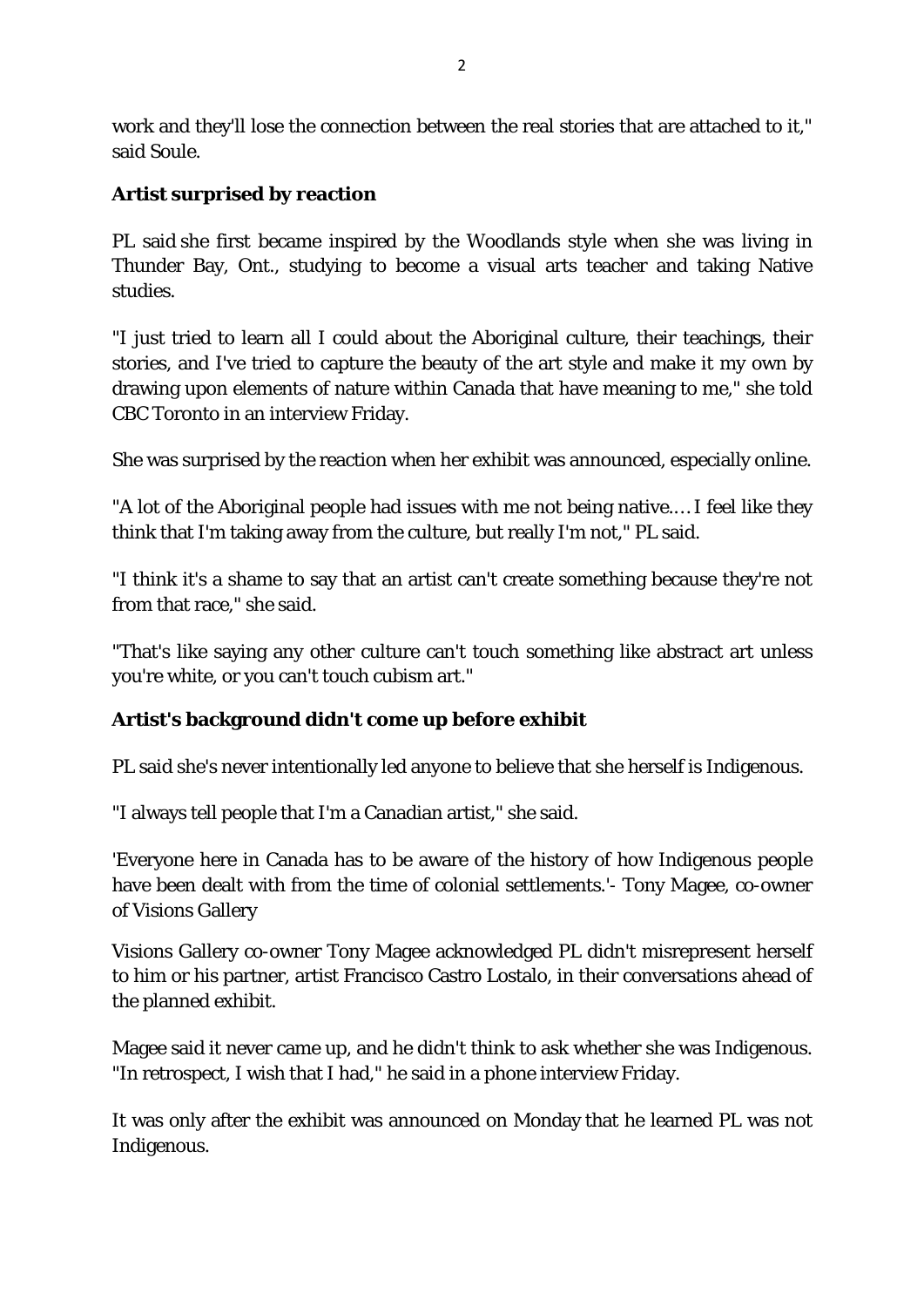The first thing they did in response, he said, was reply with an apology to every single individual who wrote with concerns, noting that they hadn't anticipated the issue.

### **'Everyone here in Canada has to be aware of the history'**

By Tuesday, they'd spoken to PL and offered her the chance to display another style of work, which she turned down. The gallery owners felt they had no choice but to cancel the exhibit.



*'This is how I choose to express myself and this is how I choose to continue to paint,' PL says. Above is an image from her Facebook page. (Amanda PL/Facebook)*

Magee said that in his own opinion there is no debate about appropriating from Indigenous people.

"Yes it's tricky, cultural issues and borrowing from different cultures — everybody has an opinion. But everyone here in Canada has to be aware of the history of how Indigenous people have been dealt with from the time of colonial settlements, and there is a specific perspective that we have to have with respect to that culture," Magee said.

## **'Our culture has been slammed down'**

Soule shares that view.